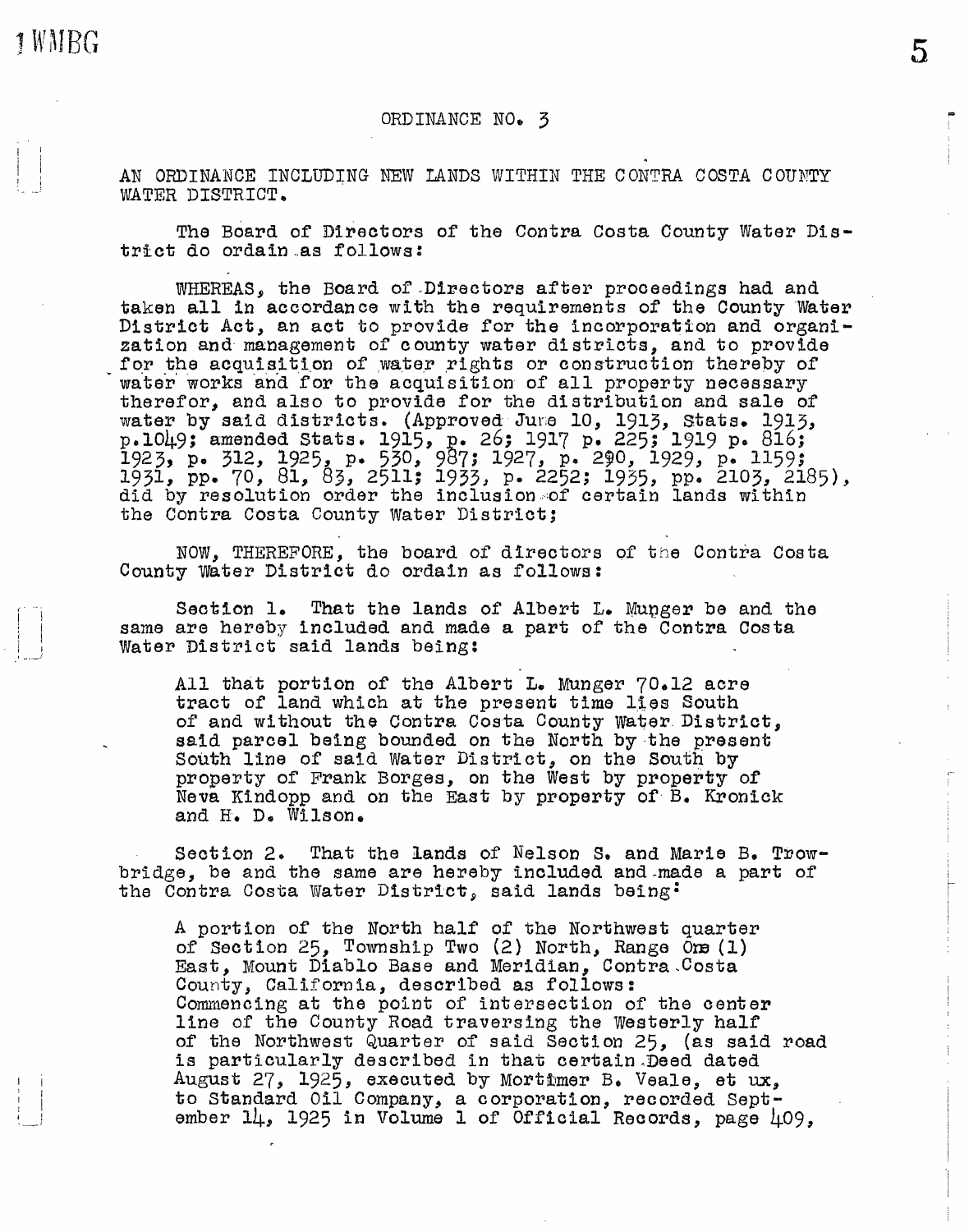records of said county, with the Northerly line of that certain 110.00 acre parcel particularly described in that certain deed dated April 25, 1881, executed by Alfred Fitzjohn, et ux, to James O'Brien, and recorded April 25, 1881, in Volume 39 of Deeds, page 535, records of said county; thence from said point of commencement, along the Northerly line of said 110.00 acre parcel, Easterly to the Westerly line of that certain 35.166 acre parcel of land conveyed to G. W. Vaughn by Wm. Noakes, et ux, by Deed dated August 6, 1919 in Volume  $346$  of Deeds, page 242, records of said county; thence along the Westerly<br>line of said 35.116 acre parcel, North 796.0 feet, more 35.116<br>or less to an angle in said line: thence continuing along 2079.09 line of said  $55.116$  acre parcel, North  $796.0$  feet, more  $55.116$ , or less, to an angle in said line; thence, continuing along accel westthe Southerly line of said/county Road herein tefore re-only to the ferred to as particularly described in said Deed firstly center hered to as particularly described in said Deed firstly center along the center line of said road as particularly described in said deed, (1 Official Records, page  $\mu$ 09) .<br>Southerly to the point of commencement. Containing an area of  $16.00$  acres, more or less.

Section  $\zeta$ . That the lands of Myrvin C. Carey, be and the same are hereby included and made a part of the Contra Costa Water District, said lands being:

 $W_2$  NE<sub>4</sub> SE<sub>4</sub>, Sec. 30, 20 acres; E<sub>2</sub> SE<sub>4</sub> NW<sub>4</sub> SE<sub>4</sub> Sec. 30  $5 \text{ acres: } \frac{12}{104} \text{ s} = \frac{12}{100} \text{ s} = \frac{12}{100} \text{ s} = \frac{12}{100} \text{ s} = \frac{12}{100} \text{ s} = \frac{12}{100} \text{ s} = \frac{12}{100} \text{ s} = \frac{12}{100} \text{ s} = \frac{12}{100} \text{ s} = \frac{12}{100} \text{ s} = \frac{12}{100} \text{ s} = \frac{12}{100} \text{ s} = \frac{12}{100} \text{ s} = \frac{12$ Sec.  $30$ , 10 acres; total of  $\mu$ 5 acres, Section 30 is in TWP 2N, Rge 2E M. Da M.

 $\sim$  100 km s  $^{-1}$  . The set of the set of the set of the set of the set of the set of the set of the set of the set of the set of the set of the set of the set of the set of the set of the set of the set of the set of t Section  $\mu$ . That the lands of John R. Moscrop, be and the same are hereby included and made a part of the Contra Costa Water District, said lands being:

Portion of the Rancho San Miguel, containing 15.51 acres, more or less, and described as follows:

Beginning at a point on the North line of the County Road from Pine Canyon to Walnut Creek at the Southwest corner of the 139.52 acre tract described in the deed from William W. Rushmore, et ux, to William G. Palmateer dated February 14, 1896 and recorded February 21, 1896 in Volume 72 of Deeds, page 64; thence from said point of beginning, North 78° 59' West, along the North line of said County Road  $\mu$ 65. $\mu$ 8 feet to the Southeast corner of the 13.885 acre tract described in the deed from Geo. E. Wiard, et ux, to Garrett Owen, dated February 20, 1920 and recorded A, to darrett owen, dated repruary 20, 1920 and records<br>March 17, 1920 in Volume 354 of Deeds page 496; thence North  $18^\circ$   $\mu_{27}$  west along the Northeast line of said Owen Tract, 1565.44 feet to the South line of the tract of land described in the deed from George Edward Wiard to Sarah E. Warren dated September 21, 1915 and recorded September 21, 1915 in Volume 254 of Deeds page 277 thence North 69º 5' east, along said South line 399.26 feet

I •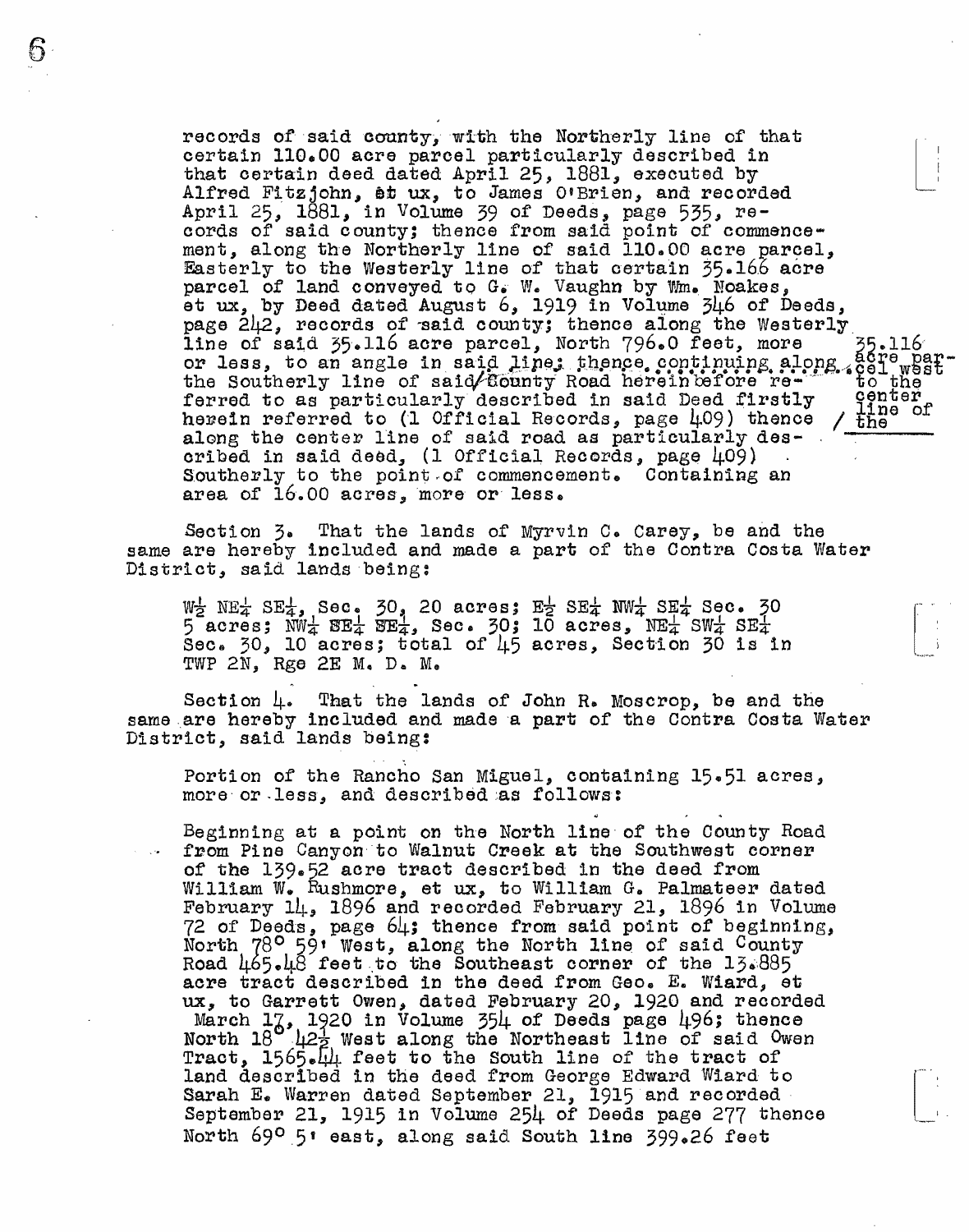$\pm$  to the Southwest line of said Palmateer tract (72 D 64); thence South 18° 55' East along a fence on said southwest line 1809.06 feet to the point of beginning.

> Section 5. That the inclusion of the territory and the lands hereinabove described and to be made a part of the Contra Costa County Water District, be and the saie is hereby approved, that the Secretary of the Board of Directors of the Contra Costa County water District be., and he is hereby instructed to transmit and file with the Secretary of State of the State of California, and to the Clerk of the Board of Supervisors of Contra Costa County and to the County Auditor of Contra Costa County and to the County Assessor of Contra Costa County, a copy of this ordinance and such other records as are required by law to make such inclusion effective.

Section 6. This ordinance shall take effect and be in force on and after its final passage and adoption.

First read at a regular meeting of the Board of Direcotrs of the Contra Costa County water District held June 15, 1943 and finally passed and adopted as read at a regular meeting held July  $6$ , 1943 by the following vote:

Ayes: Directors Bollman, Christianson, Straight,<br>Holmblad, Taylor

Noes: None

Absent:

Approved: resid.ent